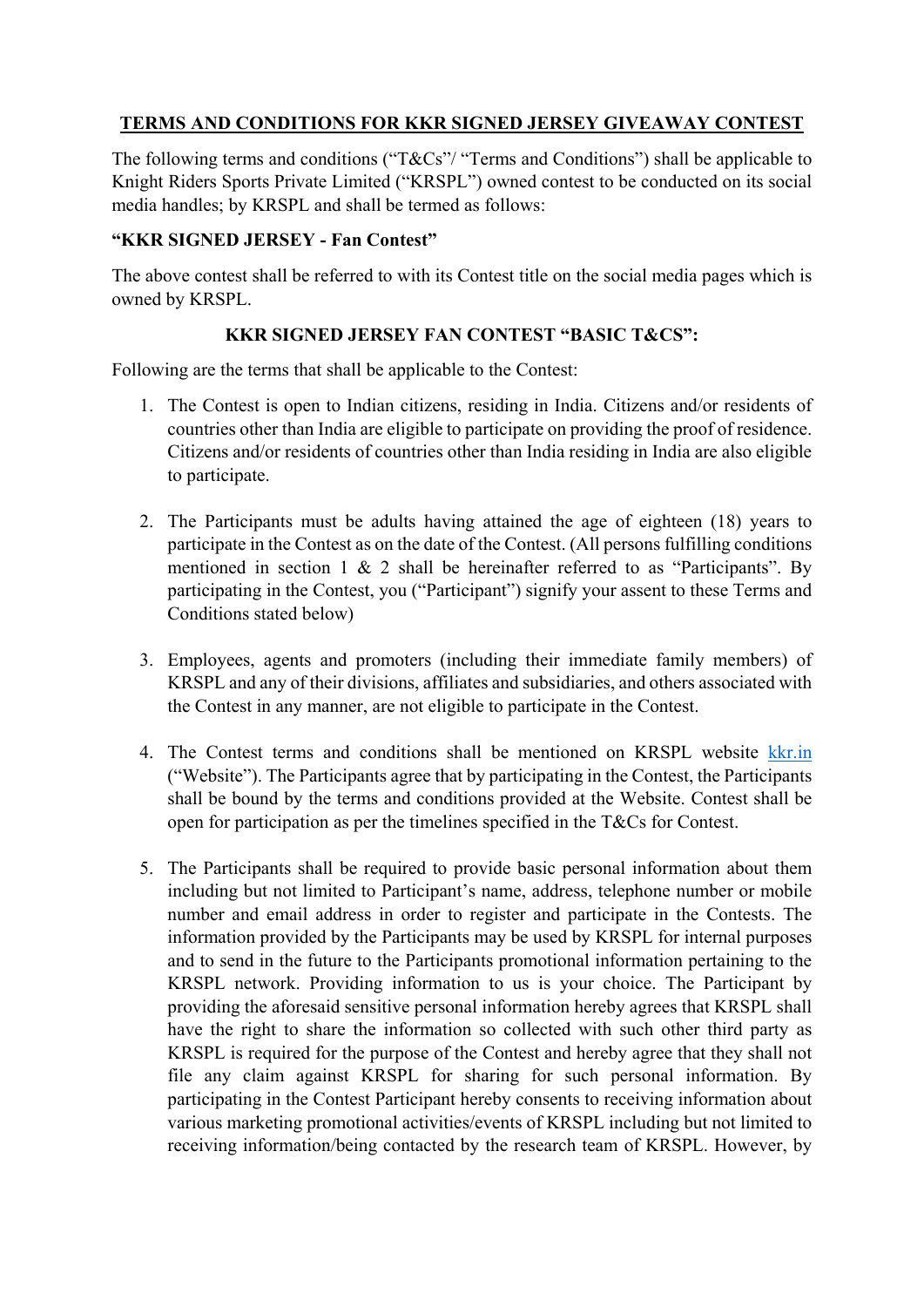participating in the contest, you agree to allow us authorized use of your information and agree to be bound by the "Privacy Policy" available on this Website.

- 6. Participants entering the Contest may submit such Entry must meet KRSPL's criteria as specified in these T&Cs even if not chosen as the final winners of the Contest and any Participant may at KRSPL's sole discretion be declared a winner of the Contest.
- 7. The manner, day and the basis of choosing the winner ("Winners") shall be specified in the T&Cs of the Contest. The announcement about the Winners and the Prize (defined below) shall be as per the  $T\&Cs$  of the Contest. The distribution time and mode of distribution of the Prize shall be at the sole discretion of KRSPL. Participants should ensure the accuracy of the information provided by them at the time of entering the Contest.
- 8. **Method and time of prize distribution**: The Winners shall be declared either on KKR twitter handle at @KKRiders or Facebook page (www.facebook.com/kkr) or Instagram page [\(www.instagram.com/kkriders\)](http://www.instagram.com/kkriders) or contacted via Email/Phone Number. Winners can be asked to DM their information on Instagram or Twitter or email their registered email address to the email address- contactus $@kkr.in.$  KRSPL may require Winners to provide valid photo identity documents such as Aadhar Card or Voters ID.
- 9. The Prize, when the same are in form of some tangible goods or materials or vouchers, shall be sent by post and/or courier to the Winners as per the address specified by them at the time of registering for the Contest. KRSPL shall not be responsible if the Prize is damaged in the course of delivery through post and/or courier.
- 10. Participants shall not post any profanity or abusive comments on the respective social media handles or website/Contest page/s. In the event of any such profanity or abusive comments posted on foregoing pages, such Participants shall be disqualified forthwith and KRSPL reserves its rights, in addition to removing such post, to take a legal action against such participant and/or user.
- 11. KRSPL including its divisions, affiliates and subsidiaries, and their respective agents and representatives, employees shall not be responsible for any loss of Entries for any reason whatsoever including, due to any technical problems for Entries received after the deadline as a consequence of computer service delays, interruptions, electronic failures or overloads, or for lost, misdirected or misplaced Entries. The Entries are void if unreadable, inaccurate, incomplete, damaged, tampered with, falsified, mechanically reproduced, not in prescribed format, irregular in any way or otherwise not in compliance with these Terms and Conditions.
- 12. KRSPL reserves its right to select and declare or not to declare the Winner in the Contest. Mere participation/submitting Entries in the Contest does not entitle the Participants to win the Prize. The Prize will be awarded to the Winners pursuant to verification and in accordance with these Terms and Conditions.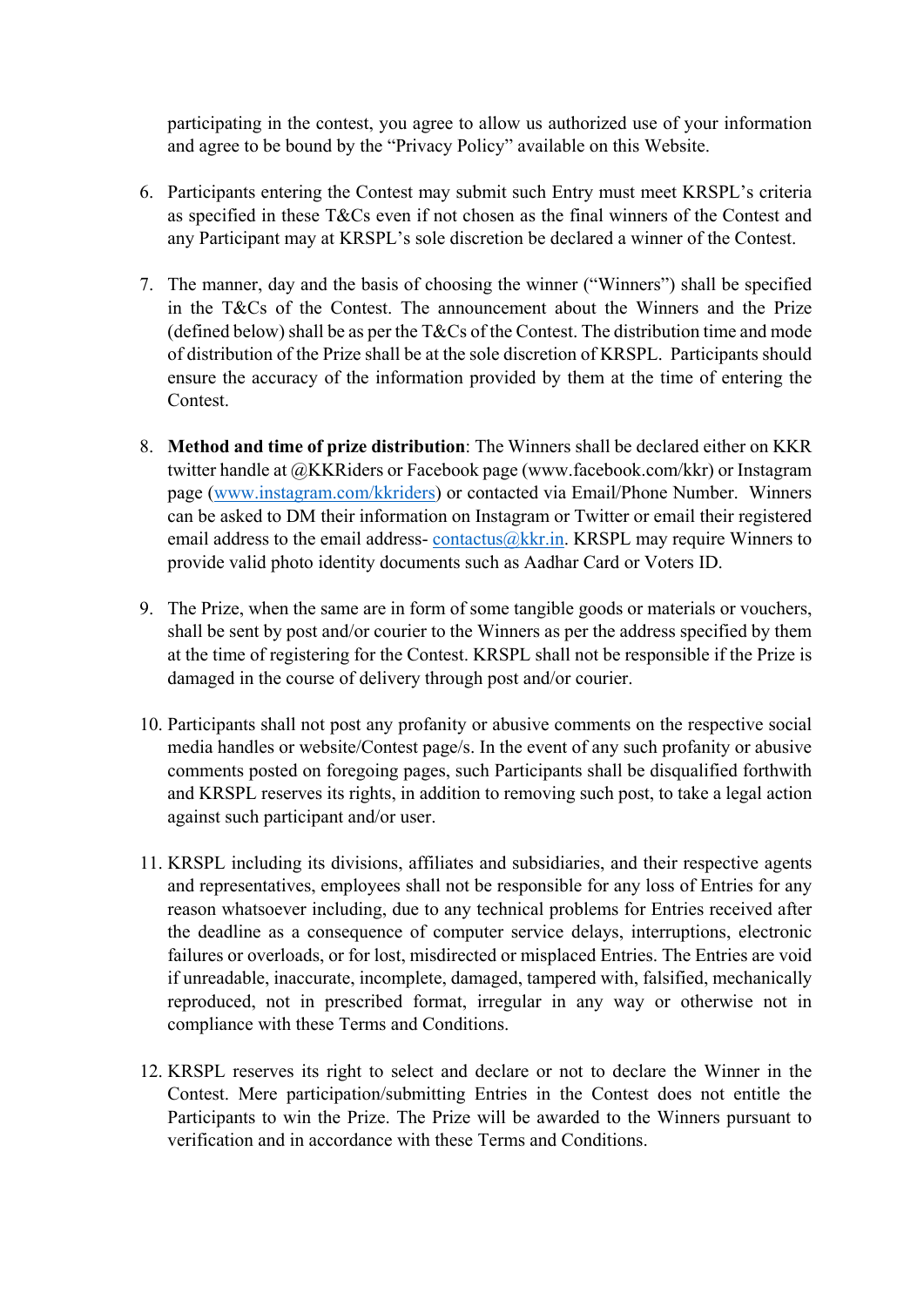- 13. KRSPL may refuse to give the Prize(s) to Participant(s) in the event of his/her fraud, dishonesty or non-entitlement to participate in the Contest under these Terms and Conditions. The Prize is not transferable, assignable or exchangeable for cash equivalent. Only the prize Winners and no other person or agent, may claim the Prize. In case the Winner is / are found to be in violation of any and all rules of the Contest, KRSPL reserves the right to initiate legal proceedings against such person(s) including but not limited to having the concerned Winners to refund/replace the Prize(s) won. KRSPL has the right to substitute the Prize with other prizes of equal value, as determined by KRSPL in its sole discretion.
- 14. KRSPL has the right to amend (add, delete or modify) the Terms and Condition governing the Contest, prospectively or retrospectively, at its discretion and without prior notice. KRSPL reserves the right to disqualify any participant if it has reasonable grounds to believe that the Participant has breached any of these Terms and Conditions.
- 15. KRSPL is not responsible for any errors or omissions in the terms and conditions contained herein. All information provided in the Contest is provided "As is" without warranty of any kind. KRSPL makes no representations and disclaims all express, implied, and statutory warranties of any kind to the Participant and/or any third party including, without limitation, warranties as to accuracy, timelines, completeness, merchantability or fitness for any particular purpose.
- 16. Under no circumstance, unless due to wilful misconduct or gross negligence, shall KRSPL and/or their directors, employees, officers, affiliates or subsidiaries, be liable to the Participant and/or any third party for any lost profits or lost opportunity, indirect, special, consequential, incidental, or punitive damages whatsoever. The Participant specifically agrees not to file in person/through any family member and/or any third party any applications, criminal and/or civil proceedings in any courts or forum in India against KRSPL their directors, employees, officers, affiliates or subsidiaries to claim any damages or relief in connection with the Contest.
- 17. **Intellectual Property clause**: By entering into the Contest, the Winners/Participants waive all copyrights including but not limited to Intellectual Property Rights (IPR) and moral rights, rights of publicity and any related rights and consents to KRSPL's right to use the pictures uploaded by the Participant(s) the captioned posted for the Contest , picture, tape or portray him/her as a Contest Winners, and to exhibit this material in any and all media now existing or hereinafter created, including without limitation television, film, radio and print media, without any compensation whatsoever for advertising and publicity purposes, except where prohibited by law. The prize Winners also consent to KRSPL's right to use his/her name, voice or picture, or the content of his/her Contest Entry (collectively, the "Publicity Rights"). KRSPL can allow to its agencies to exercise/exploit the Publicity Rights in conjunction with KRSPL. KRSPL shall also be free to use any ideas, concepts, know-how or techniques contained in the entries received for the Contest for any purpose.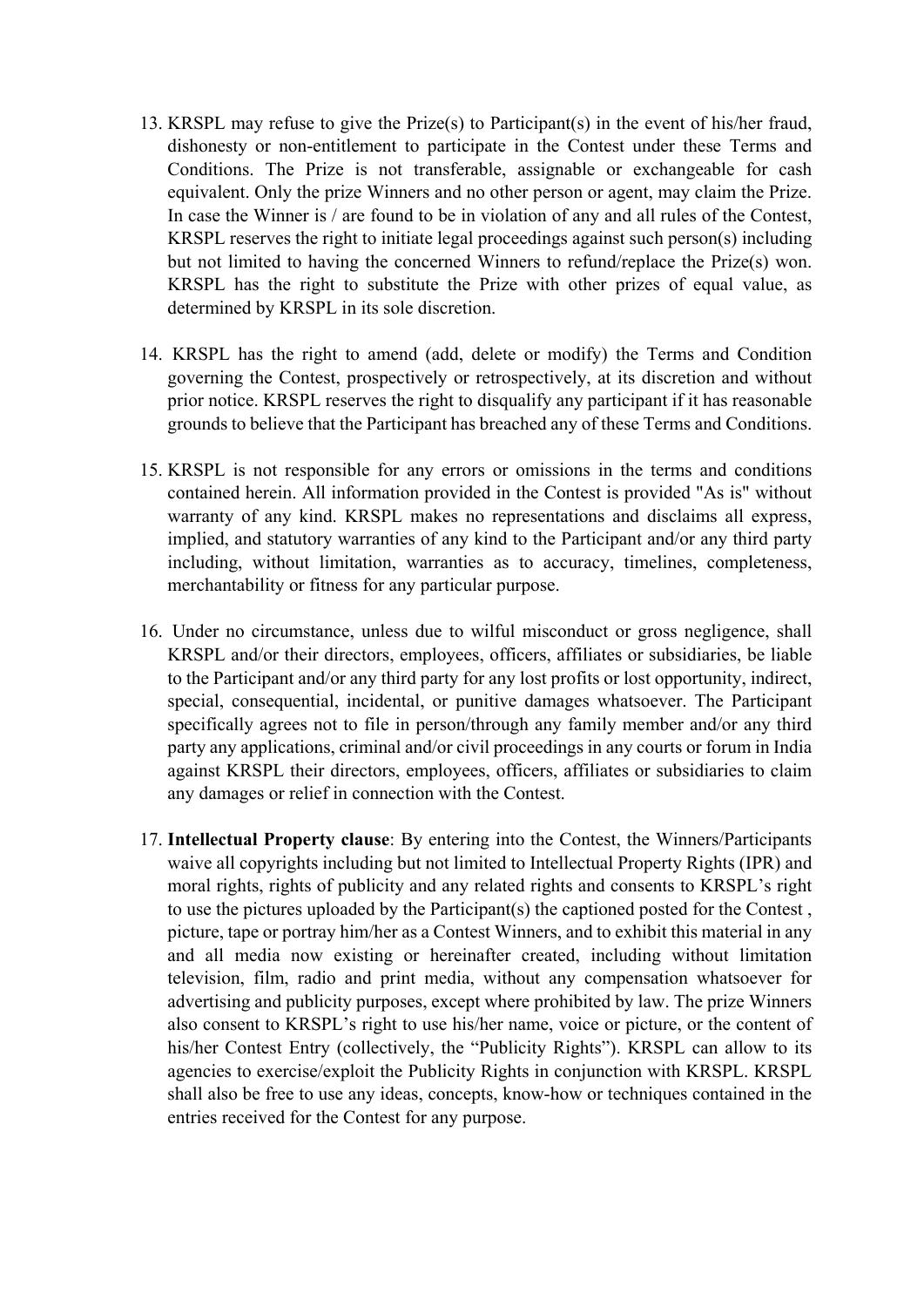- 18. KRSPL does not make any commitment, express or implied, to respond to any feedback, suggestion and, or, queries of the Participants or furnish any reason or explanation for inclusion and, or, exclusion of any particular submission of the Entry of a Participant at any stage of the Contest.
- 19. Under no circumstances shall KRSPL including and/or their directors, employees, officers, affiliates or subsidiaries, be liable to the Participant and/or any third party for any lost profits or lost opportunity, indirect, special, consequential, incidental, or punitive damages whatsoever, even if KRSPL has been advised of the possibility of such damages.\ The Participant specifically agrees not to file in person/through any family member and/or any third party any Registrations, criminal and/or civil proceedings in any courts or forum in India against KRSPL their directors, employees, officers, affiliates or subsidiaries to claim any damages or relief in connection with the Contest.
- 20. The Participant agrees that he/she shall not hold KRSPL and/or their employees, responsible for delays or any problem in connection to the Contest. KRSPL is in no manner whatsoever responsible and/or shall not be held liable in any manner whatsoever, for any injury, death, mental trauma caused to the Participants and/or the Participant in any manner whatsoever or for any reason whatsoever in connection to the Contest.
- 21. The Participant shall do any and all acts and execute any and all documents in such manner and at such location as may be required by KRSPL in its sole and absolute discretion to protect, perfect or enforce any of the rights granted or confirmed to KRSPL herein.
- 22. The content, including without limitation, the text, software, scripts, graphics, photos, sounds, music, videos, interactive features and the like ("Content") and the trademarks, service marks and logos contained therein ("Marks"), all Entries, are owned by KRSPL. Content is provided to Participant AS IS for Participant's information and personal use only and may not be used, copied, reproduced, distributed, transmitted, broadcast, displayed, sold, licensed, or otherwise exploited for any other purposes whatsoever without the prior written consent of the respective owners. Participant agrees not to engage in the use, copying, or distribution of any of the Content other than expressly permitted herein, including any use, copying, or distribution of user submissions of third parties for any purposes whatsoever.
- 23. KRSPL does not make any commitment, express or implied, to respond to any feedback, suggestion and, or, queries of the Participants or furnish any reason or explanation for inclusion and, or, exclusion of any particular submission of the Entry of a Participant at any stage of the Contest. KRSPL is not responsible for any errors or omissions in the terms and conditions contained herein. All information provided in the Contest is provided "As is" without warranty of any kind. KRSPL makes no representations and disclaims all express, implied, and statutory warranties of any kind to the Participant (s) and/or any third party including, without limitation, warranties as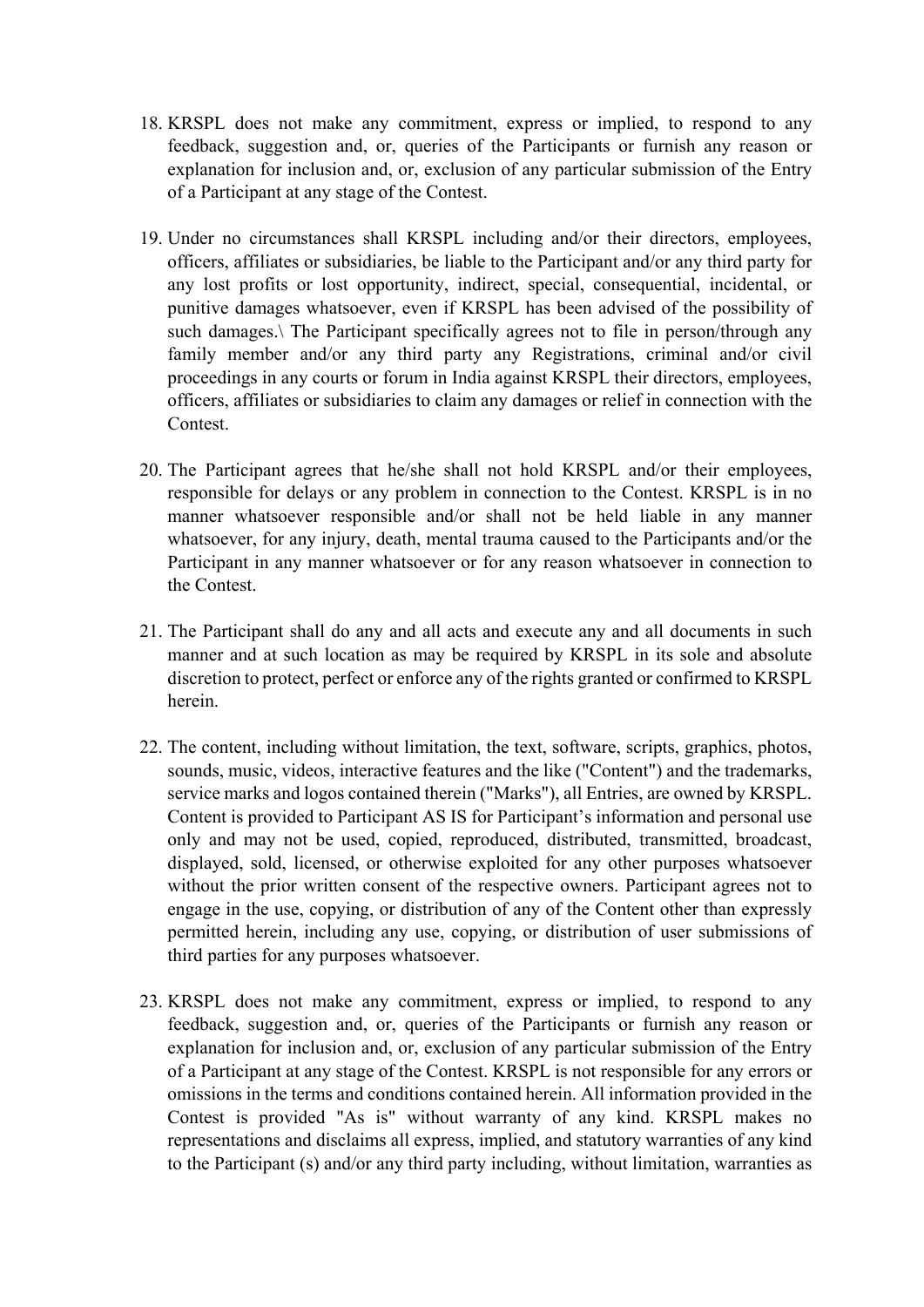to accuracy, timelines, completeness, merchantability or fitness for any particular purpose

- 24. Under no circumstance shall KRSPL and/or their directors, employees, officers, affiliates or subsidiaries, be liable to the Participant and/or any third party for any lost profits or lost opportunity, indirect, special, consequential, incidental, or punitive damages whatsoever, even if KRSPL has been advised of the possibility of such damages.
- 25. Non-conformance by any Participant and /or Winners of the Contest will result in immediate disqualification of the Participant from participation or winning the Prize as the case maybe. KRSPL reserves the right to withdraw or discontinue and/or terminate the Contest at any stage without prior notice and without any liability whatsoever to the Participants. The decisions of KRSPL and its representatives shall be final and binding on all aspects of the Contest. Your participation in the Contest by posting the Entries will be deemed as an acceptance of the above stated Terms and Conditions.
- 26. Participants are providing their personal information to Knight Riders Sports Private Limited and such information will only be used for KRSPL's internal purposes and to send Participants promotional information in the future pertaining to the KRSPL. The Participant's by providing the aforesaid sensitive personal information hereby agree that KRSPL shall have the right to share the information so collected with such other third party as required by KRSPL for the purpose of the Contest and hereby agreed that they shall not file any claim against KRSPL for sharing for such personal information.
- 27. All taxes, levies and duties due and owing under applicable and statutory laws in connection with all Prize if any, and all other costs, including insurance, incidental costs, gifts, gratuities and taxes, are the sole responsibility of the Prize(s) Winners.
- 28. KRSPL shall not be responsible for any lost, late or misdirected computer transmission or network, electronic failures of any kind or any failure to receive entries owing to transmission failures or due to any technical reasons
- 29. In exercise of the powers conferred by clause (of) of sub-section (2) of section 87 read with section 43A of the Information Technology Act, 2000 (21 of 2000), the Central Government has framed the Information Technology (reasonable security practices and procedures and sensitive personal data or information) Rules, 2011("Privacy Rules") which makes it mandatory for any concern to deal with any personal information including sensitive personal information as per the said Privacy Rules. In course of providing the aforesaid Entries in the Contest, KRSPL shall treat the information and pictures as sensitive and confidential and as per the aforementioned Privacy Rules such information has to be now dealt with as per the provisions specified in the said Rules.
- 30. KRSPL shall deal with any Data/information including sensitive personal information, if any, that it receives from KRSPL or otherwise collects, holds, uses and processes in the following manner: a).KRSPL may also disclose Data/information including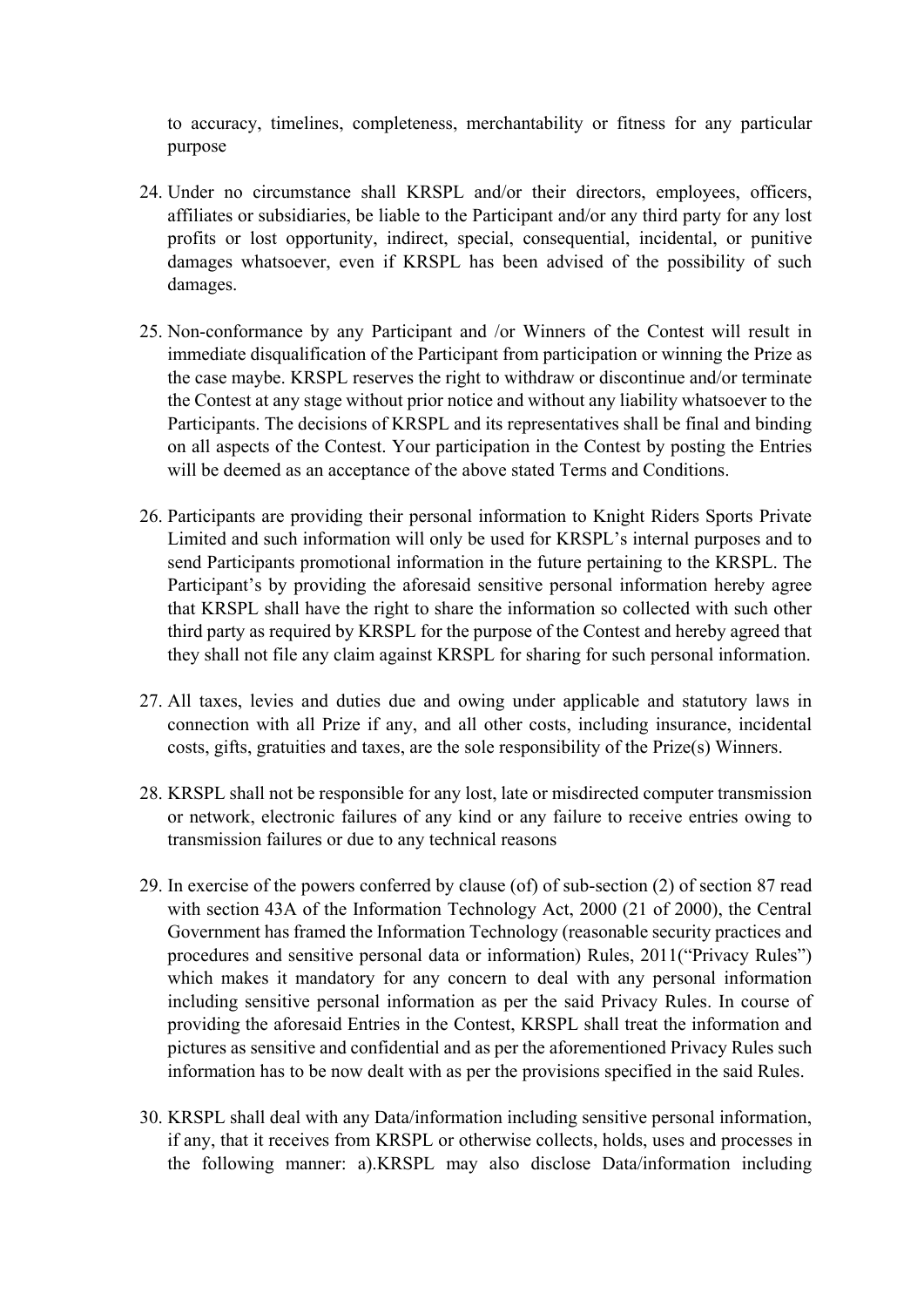sensitive personal information, if any, to governmental agencies and regulators (e.g., tax authorities), social organizations (e.g., the social security administration), human resources benefits providers (e.g., health insurers), external advisors (e.g., lawyers, accountants, and auditors), courts and other tribunals, and government authorities, to the extent required or permitted by applicable legal obligations upon prior written approval from KRSPL. b). The level of data protection using technical, managerial, operational and physical security control measures by KRSPL shall be such as to be in compliance with all applicable laws including but not limited to Information Technology Act, 2000 and Privacy Rules. c). The term 'Data/information' including sensitive personal information, if any, shall mean and include the name and contact information (home address, telephone and fax numbers and email address), valid identity proof such as passport number, driver's license number, permanent account number (PAN), or other details pertaining to the identity of the Participants.

- 31. Participants confirm that the pictures uploaded by them or any part thereof do not infringe upon the statutory rights, common law rights, intellectual property rights including copyrights in literary, dramatic, musical or motion picture rights, patent rights or the trademark or trade names of any person, firm, corporation, association or entity whatsoever. Neither the Pictures nor any part thereof violate the statutory rights of, or the right of privacy, or constitute a libel or slander against any person, firm, corporation, association or entity whatsoever, or violate any other rights not herein specifically enumerated. No pictures or any part thereof shall be defamatory or contribute contempt of court or breach of contract, or breach of any provision of statute, nor hurt the sentiments of religious groups. In the event of any infringement and/or any unlawful usage of any information including pictures provided by the Participants, KRSPL shall not be held liable on any account whatsoever.
- 32. KRSPL may now or in the future permit the submission of the Entry(ies) submitted by Participant as a part of Entry, and the hosting, sharing, and/or publishing of such Entry. Participant understands that whether or not such Entry(ies) are published, KRSPL does not guarantee any confidentiality with respect to any submissions.
- 33. Once uploaded and published, Participants are not allowed to request for removal, editing or altering the Entry in any manner whatsoever. The Contest is void where prohibited by law. All relevant national and local laws apply. The Contest shall be governed by and construed in accordance with the applicable laws in India. All matters with respect to the Contests are subject to the jurisdiction of the Courts at Mumbai only. For any queries on the Contest and/or the Terms and Conditions, please send a direct message (DM) to the KKR Twitter handle @KKRiders or [www.instagram.com/kkriders.](http://www.instagram.com/kkriders)

| KKR SIGNED JERSEY FAN CONTEST |  |  |
|-------------------------------|--|--|
|-------------------------------|--|--|

| Date           | of | <b>the</b> The Contest shall be carried out from $3^{rd}$ June, 2022 to 15th June, |
|----------------|----|------------------------------------------------------------------------------------|
| <b>Contest</b> |    | $\mid$ 2022 (11:59 PM)                                                             |